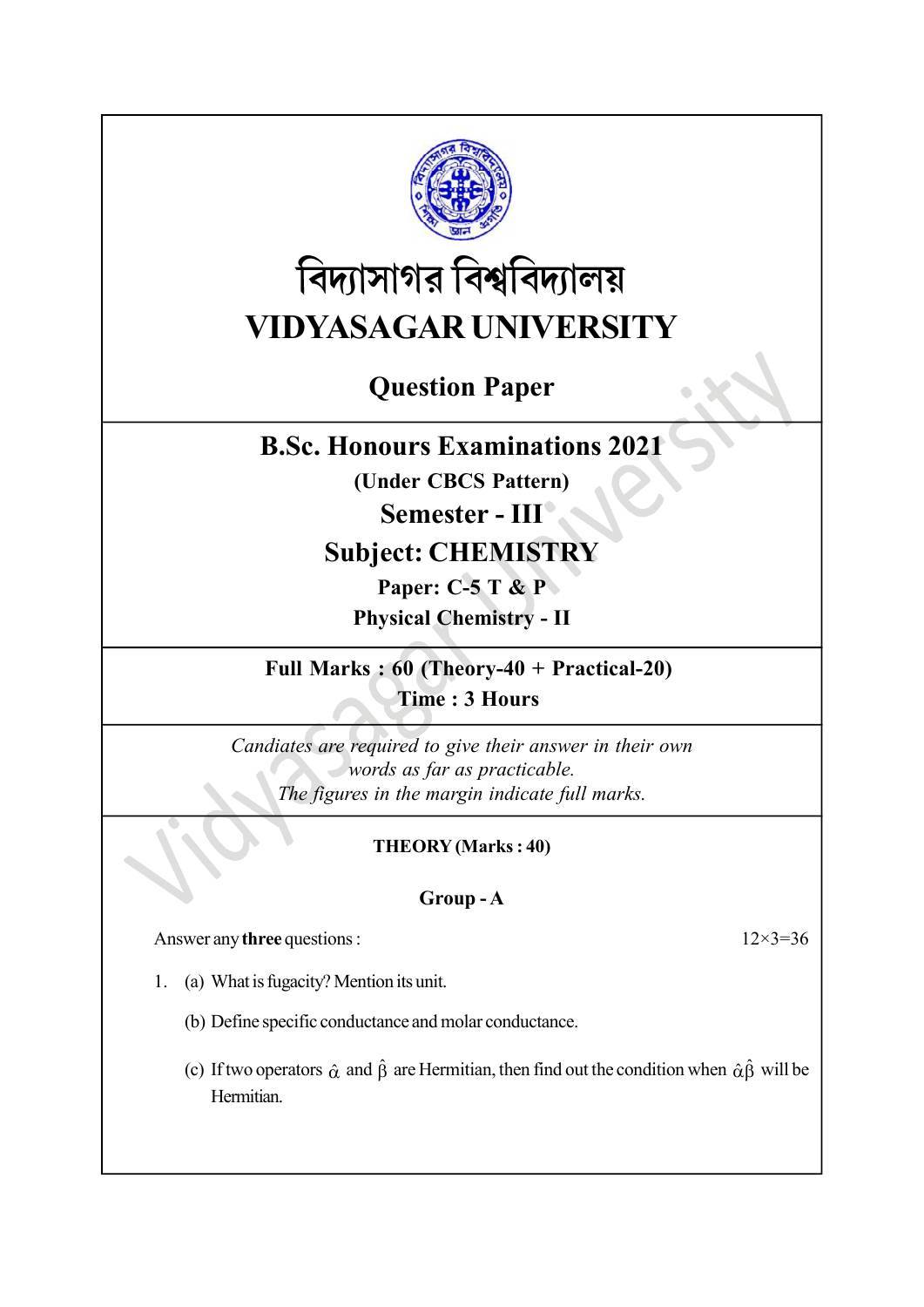- (d) For a gaseous reaction,  $A(g) + 2B(g) \rightarrow 2C(g) + D(g)$ , the equilibrium constant  $K_p = 0.694$  at 27°C. Calculate  $K_c$  at 25°C for the reaction For a gaseous reaction,  $A(g) + 2B(g) \rightarrow 2C(g) + D(g)$ , the equilibrium constant<br>  $K_P = 0.694$  at 27°C. Calculate  $K_C$  at 25°C for the reaction<br>  $C(g) + \frac{1}{2}D(g) \rightarrow \frac{1}{2}A(g) + B(g)$ . 3+3+3+3<br>
Calculate the average energy of a free par  $+\frac{1}{2}D(g) \rightarrow \frac{1}{2}A(g) + B(g)$ . 3+3+3+3
- 2. (a) Calculate the average energy of a free particle of mass 'm' confined to move in one dimensional box of length 'a'.
	- (b) The results of measurement of equivalent conductance at infinite dilution in  $\text{S cm}^2$  equiv<sup>-1</sup> at 25°C for the following pair of electrolytes were found as :

| Electrolyte |       | Electrolyte       |       | Electrolyte |       |  |
|-------------|-------|-------------------|-------|-------------|-------|--|
| KC1         | 149.9 | KNO <sub>3</sub>  | 145.6 | <b>KOH</b>  | 271.6 |  |
| LiCl        | 115.5 | LiNO <sub>3</sub> | 110.  | LiOH        |       |  |

Generalize the results in the form of a law and state how this law can be used in determining the equivalent conductance of a weak electrolyte at infinite dilution.

- (c) State Le-Chatelier principle and explain its significance.
- (d) Show that :  $\Delta S_{mix} = -nR\Sigma X_i \ln X_i$  <br>  $3+4+3+2$
- 3. (a) Explain how degree of dissociation is determined at constant pressure.
	- (b) Calculate  $\mu \mu^0$  for one mole of an ideal gas at 25°C and 400 mm of Hg.
	- (c) A moving boundary experiment is done to measure the transference number of  $\mathrm{Na}^+$  in a 0.007 (M) NaCl solution. The boundary moves 7.3 cm in 24 minutes 50 seconds using a current of  $1.00 \times 10^{-3}$  amperes. Calculate  $t_{+}$ . [Given cross-sectional area =
		- $0.125$  cm<sup>2</sup>]
	- (d) Derive Poiseuille's equation. 3+2+3+4
- 4. (a) Derive van't Hoff isotherm.
	- (b) At 20 $^{\circ}$ C, pure water with an absolute viscosity of 0.01009 dyne-s-cm<sup>-2</sup> required 102.2 second to flow through the capillary of an Ostwald viscometer. At 20°C, toluene required 68.9 s. If density of water and toluene be 0.998 and 0.866g/cc respectively, calculate the viscosity of toluene.
	- (c) What are the criteria of well-behaved function?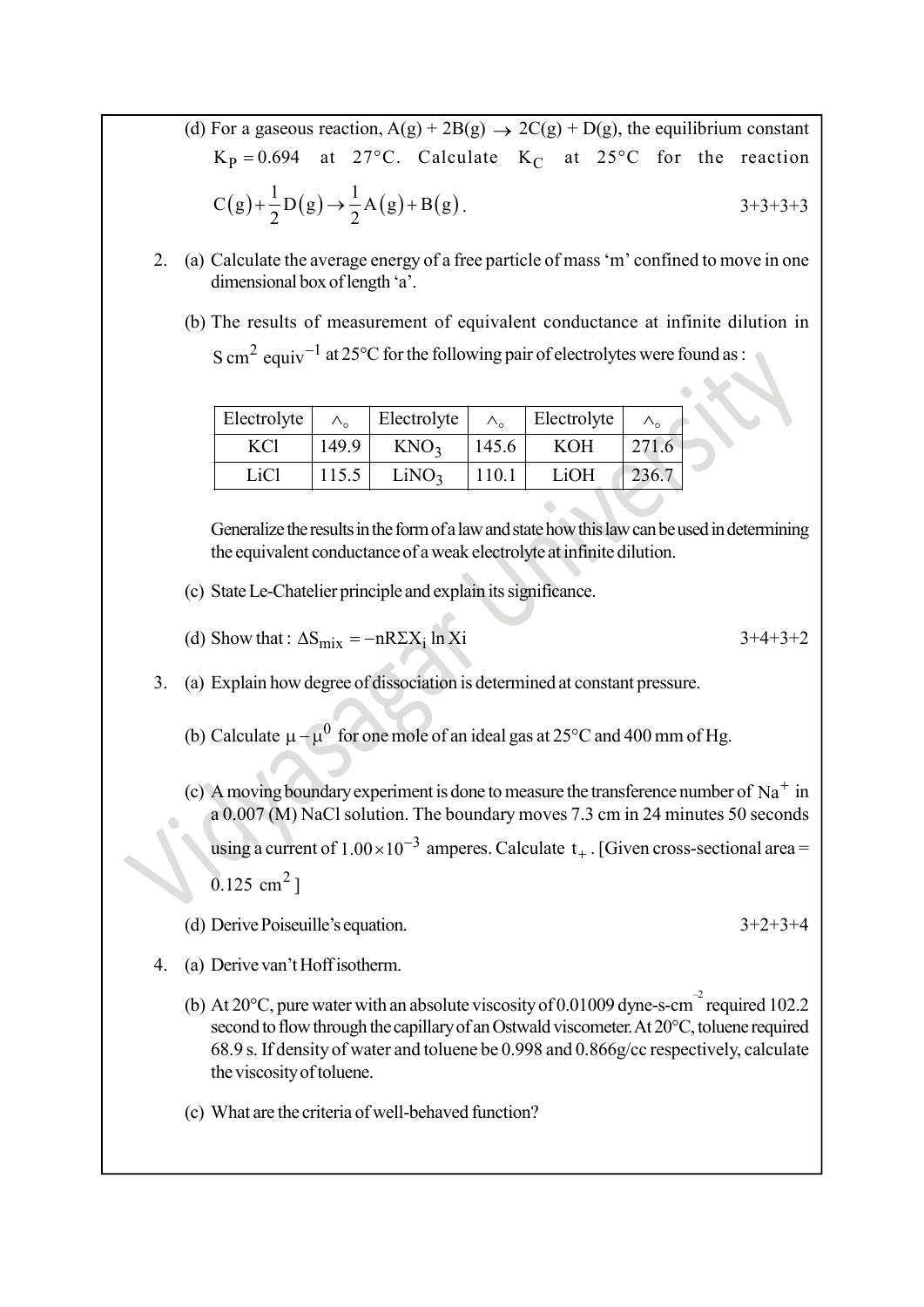(d) Explain the variation of specific conductance with concentration.

(e) What are orthonormal set of wave function?  $3+3+2+2+2$ 

5. (a) Calculate the normalization constant A of the wave function of a harmonic oscillator in

the v = 1 level, 
$$
\psi_1 =
$$
Axe <sup>$\frac{ax^2}{z}$</sup> . (Given:  $\int_0^\infty x^2 e^{-ax^2} = \frac{1}{4} \sqrt{\frac{\pi}{a}}$ )

- (b) Evaluate  $< p_x^2 >$  for the ground state of 1-D S. H. O.
- (c) Can the zero point energy of a particle in a box be zero? Answer with reason.
- (d) What is meant by precise value in quantum mechanics?
- (e) What is free particle?  $3+3+2+2+2$

- 6. (a) A solution of acetone and chloroform at a given temperature having mole-fraction of chloroform is 0.2, the partial vapour pressure of chloroform and acetone are 35 mm and 270 mm respectively. In pure state vapour pressure of chloroform and acetone are 345 mm and 293 mm respectively at the same temperature. Calculate activity and activity coefficient of chloroform.
	- (b) Define transport number. Explain the effect of temperature on transport number.
	- (c) Phosgene is put into a 2 L vessel and then heated so that it is partially decomposed as —

 $COCl<sub>2</sub>(g) \rightleftharpoons CO(g)+Cl<sub>2</sub>(g)$ 

At equilibrium,  $[COCl<sub>2</sub>] = 0.40(M)$ . After addition of more  $COCl<sub>2</sub>$  to the vessel,

when the equilibrium is re-established,  $[COCl<sub>2</sub>] = 1.6(M)$ . What happens to concentration of CO ?

(d) A steel ball of density 7.90 g/cc and 4mm diameter required 55 sec to fall a distance of 1 meter through a liquid of density 1.10 g/cc. Calculate the viscosity of the liquid.  $3+3+3+3$ 

#### Group - B

7. Answer any two questions :  $2 \times 2 = 4$ 

- (a) Define ionic mobility and mention its unit.
- (b) What are linear operators? Give example.